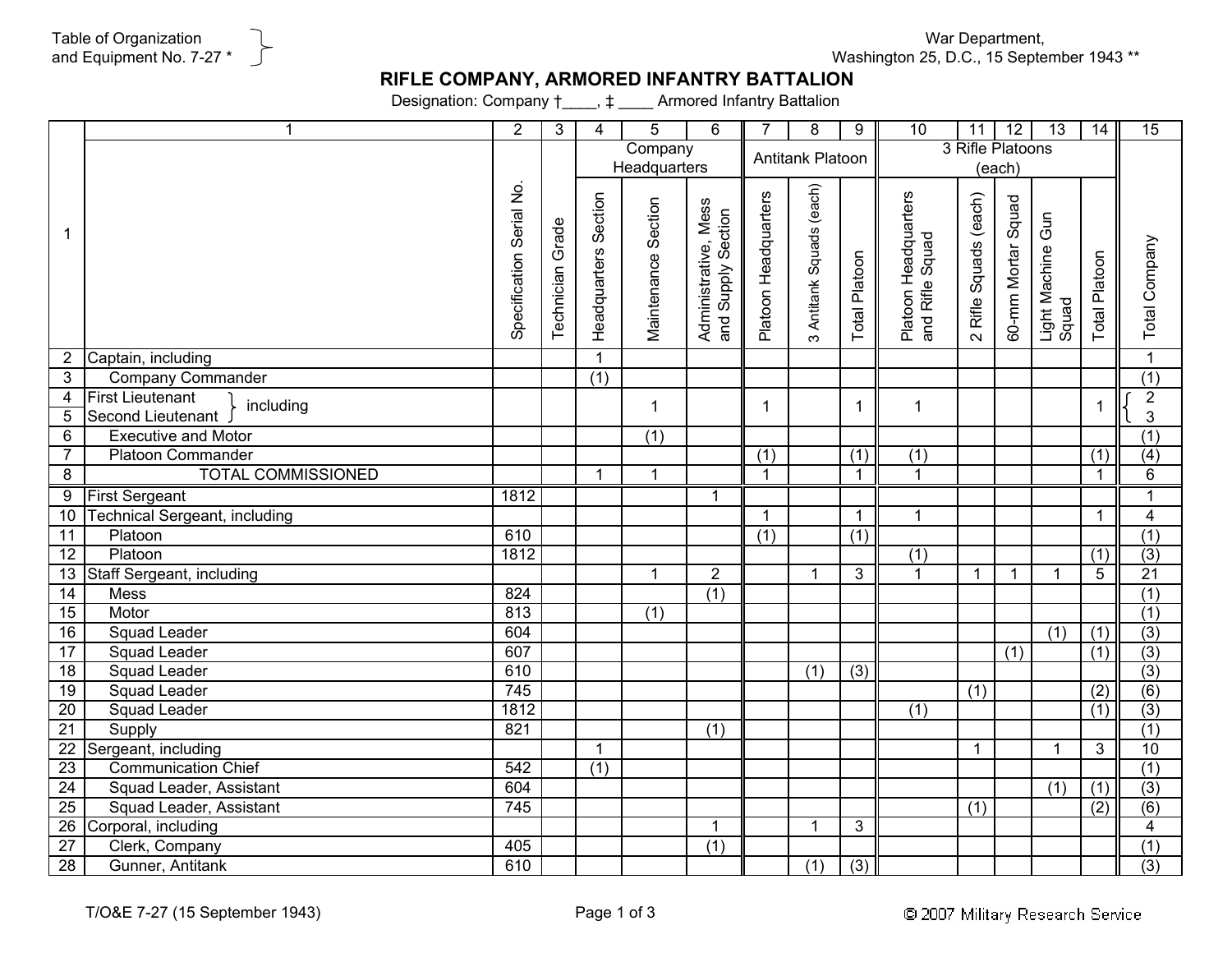|                      | $\mathbf{1}$                                                                               | $\overline{2}$              | 3                   | 4                    | 5                       | 6                                          | $\overline{7}$       | 8                        | 9                | 10                                      | 11                    | 12                 | $\overline{13}$                 | 14                   | 15                                |
|----------------------|--------------------------------------------------------------------------------------------|-----------------------------|---------------------|----------------------|-------------------------|--------------------------------------------|----------------------|--------------------------|------------------|-----------------------------------------|-----------------------|--------------------|---------------------------------|----------------------|-----------------------------------|
|                      |                                                                                            |                             |                     |                      | Company<br>Headquarters |                                            | Antitank Platoon     |                          |                  | 3 Rifle Platoons<br>(each)              |                       |                    |                                 |                      |                                   |
|                      |                                                                                            | Serial No.<br>Specification | Grade<br>Technician | Headquarters Section | Maintenance Section     | Administrative, Mess<br>and Supply Section | Platoon Headquarters | 3 Antitank Squads (each) | Total Platoon    | Platoon Headquarters<br>and Rifle Squad | 2 Rifle Squads (each) | 60-mm Mortar Squad | Gun<br>Light Machine (<br>Squad | <b>Total Platoon</b> | Total Company                     |
| 47<br>48<br>49<br>50 | Technician, Grade 4<br>Technician, Grade 5<br>including<br>Private, First Class<br>Private |                             |                     | $\overline{7}$       | 5                       | 30                                         | 1                    | 8                        | 25               | 9                                       | 10                    | $\overline{7}$     | 10                              | 46                   | $\overline{4}$<br>26<br>126<br>49 |
| 51                   | Armorer                                                                                    | 511                         | $\overline{5}$      |                      | (2)                     |                                            |                      |                          |                  |                                         |                       |                    |                                 |                      | $\overline{(2)}$                  |
| 52                   | <b>Bugler</b>                                                                              | 803                         |                     | $\overline{(1)}$     |                         |                                            |                      |                          |                  |                                         |                       |                    |                                 |                      | (1)                               |
| 53                   | Cannoneer                                                                                  | 610                         |                     |                      |                         |                                            |                      | (4)                      | (12)             |                                         |                       |                    |                                 |                      | (12)                              |
| 57                   | Cook                                                                                       | 060                         | $\overline{4}$      |                      |                         | (2)                                        |                      |                          |                  |                                         |                       |                    |                                 |                      | $\overline{(2)}$                  |
| $\overline{58}$      | Cook                                                                                       | 060                         | $\overline{5}$      |                      |                         | (3)                                        |                      |                          |                  |                                         |                       |                    |                                 |                      | (3)                               |
| 59                   | Cook's Helper                                                                              | 521                         |                     |                      |                         | (1)                                        |                      |                          |                  |                                         |                       |                    |                                 |                      | (1)                               |
| 61                   | Driver, Half-Track                                                                         | 610                         | $\overline{5}$      |                      |                         |                                            |                      | (1s)                     | $\overline{(3)}$ |                                         |                       |                    |                                 |                      | (3)                               |
| 62                   | Driver, Half-Track                                                                         | 931                         | $\overline{5}$      | (1s)                 |                         |                                            |                      |                          |                  | (1s)                                    | (1s)                  | (1s)               | (1s)                            | (5)                  | (16)                              |
| 65                   | Driver, Truck, Light                                                                       | 345                         | $\overline{5}$      |                      |                         | $\overline{(1)}$                           |                      |                          |                  |                                         |                       |                    |                                 |                      | (1)                               |
| 66                   | Driver, Truck, Light                                                                       | 345                         |                     |                      |                         | (1)                                        |                      |                          |                  |                                         |                       |                    |                                 |                      | (1)                               |
| 68                   | Gunner, Machine                                                                            | 604                         |                     | $\overline{(1)}$     |                         |                                            |                      |                          |                  |                                         |                       |                    | (2)                             | $\overline{(2)}$     | (7)                               |
| 69                   | Gunner, Mortar                                                                             | 607                         |                     |                      |                         |                                            |                      |                          |                  |                                         |                       | (2)                |                                 | $\overline{(2)}$     | (6)                               |
| 70                   | Handler, Ammunition                                                                        | 604                         |                     |                      |                         |                                            |                      |                          |                  |                                         |                       |                    | (2)                             | (2)                  | (6)                               |
| 71                   | Handler, Ammunition                                                                        | 607                         |                     |                      |                         |                                            |                      |                          |                  |                                         |                       | (2)                |                                 | (2)                  | (6)                               |
| $\overline{72}$      | Handler, Ammunition                                                                        | 610                         |                     |                      |                         |                                            |                      | (3r)                     | (9)              |                                         |                       |                    |                                 |                      | (9)                               |
| $\overline{73}$      | Mechanic, Automobile                                                                       | $\overline{014}$            | $\overline{4}$      |                      | $(1$ as)2)              |                                            |                      |                          |                  |                                         |                       |                    |                                 |                      | (2)                               |
| 74                   | Mechanic, Automobile                                                                       | 014                         | 5                   |                      | (1bs)                   |                                            |                      |                          |                  |                                         |                       |                    |                                 |                      | (1)                               |
| $\overline{77}$      | Messenger                                                                                  | 345                         |                     | (1bs)                |                         | $\overline{(1)}$                           | (1bs)                |                          | (1)              |                                         |                       |                    |                                 |                      | (2)                               |
| 85                   | Rifleman                                                                                   | 745                         |                     | (3r)                 |                         |                                            |                      |                          |                  | ((1d)(7r)8)                             | (9r)                  | (2r)               | (5r)                            | (33)                 | (102)                             |
| 87                   | <b>Basic</b>                                                                               | 521                         |                     |                      |                         | (22r)                                      |                      |                          |                  |                                         |                       |                    |                                 |                      | (22)                              |
| 88                   | <b>TOTAL ENLISTED</b>                                                                      |                             |                     | 8                    | 6                       | $\overline{34}$                            | $\overline{2}$       | $\overline{10}$          | $\overline{32}$  | $\overline{11}$                         | $\overline{12}$       | 8                  | $\overline{12}$                 | 55                   | 245                               |
| 89                   | <b>AGGREGATE</b>                                                                           |                             |                     | $\overline{9}$       | 7                       | 34                                         | 3                    | 10                       | 33               | 12                                      | 12                    | 8                  | $\overline{12}$                 | 56                   | 251c                              |